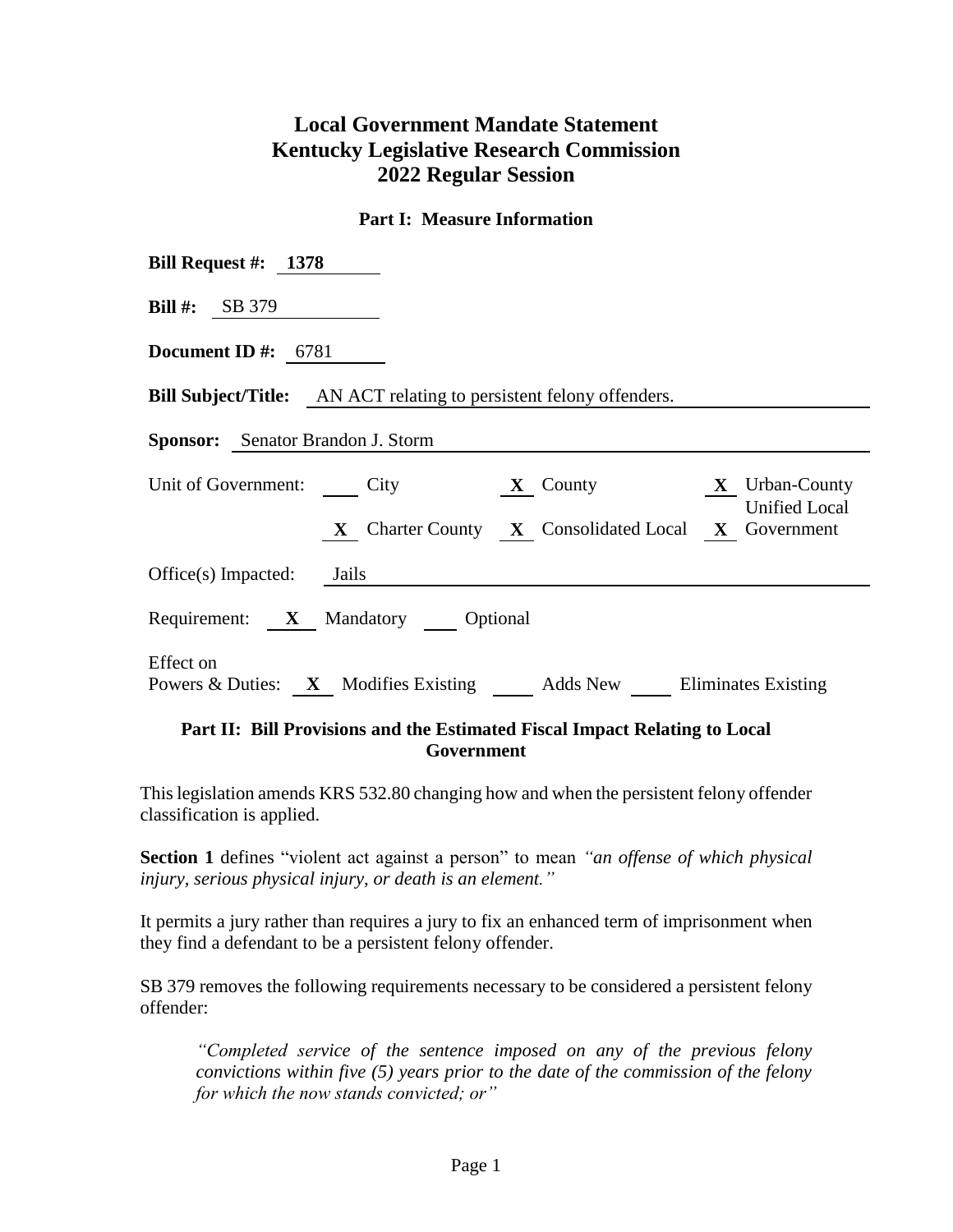*"Was discharged from probation, parole, postincarceration supervision, conditional discharge, conditional release, or any other form of legal release on any of the previous felony convictions within five (5) years prior to the date of commission of the felony for which he now stands convicted; or"*

It requires a person who is found to be a persistent felony offender in the first degree who is presently convicted of a Class A, B, or C felony offense which involves a violent act against a person or a sex crime as defined in KRS 17.500 to serve a minimum term of incarceration of not less than 10 years unless another sentencing scheme applies. If there was no violent act against a person or a sex crime, the offender may be eligible for parole.

It also removes the language *"A conviction, plea of guilty, or Alford plea under KRS 218A.1415 may be used as a prior felony offense allowing this section to be applied if the offender is subsequently convicted of a different felony offense."*

The provisions of Section 1 are retroactive.

Section 2 amends KRS 439.3405 to conform.

The fiscal impact of this legislation is indeterminable. It is expected that this measure will reduce the number of felons who will be considered a persistent felony offender and have the enhanced penalty applied to their sentence. This should reduce the length of jail time for some felony offenders.

A person who is found to be a persistent felony offender in the second degree shall be sentenced to an indeterminate term of imprisonment pursuant to the sentencing provisions of KRS 532.060(2) for the next highest degree than the offense for which convicted. A persistent felony offender in the second degree shall not be eligible for probation, shock probation or conditional discharge unless all of the offenses are Class D felonies and do not involve a violent act against a person.

A persistent felony offender in the first degree that stands presently convicted of a Class C or Class D felony shall be sentenced to an indeterminate term of imprisonment, the maximum of which shall not be less than 10 years nor more than 20 years. If all offenses for which the person stands convicted are Class D felony offenses which do not involve a violent act against a person or a sex crime defined in KRS 17.500, the offender may be granted probation, shock probation or a conditional discharge.

Most Class D felons are housed in one of seventy-four (74) full service or regional jails for up to five (5) years. The Department of Corrections pays a jail \$31.34 per day to house a Class D felon. Jail costs are further defined below.

## **Class D felons:**

When a court denies bail to a Class D felony defendant, the local government is responsible for incarcerating the defendant until disposition of the case in one of Kentucky's 74 full service jails or three life safety jails. While the expense of housing inmates varies by jail,